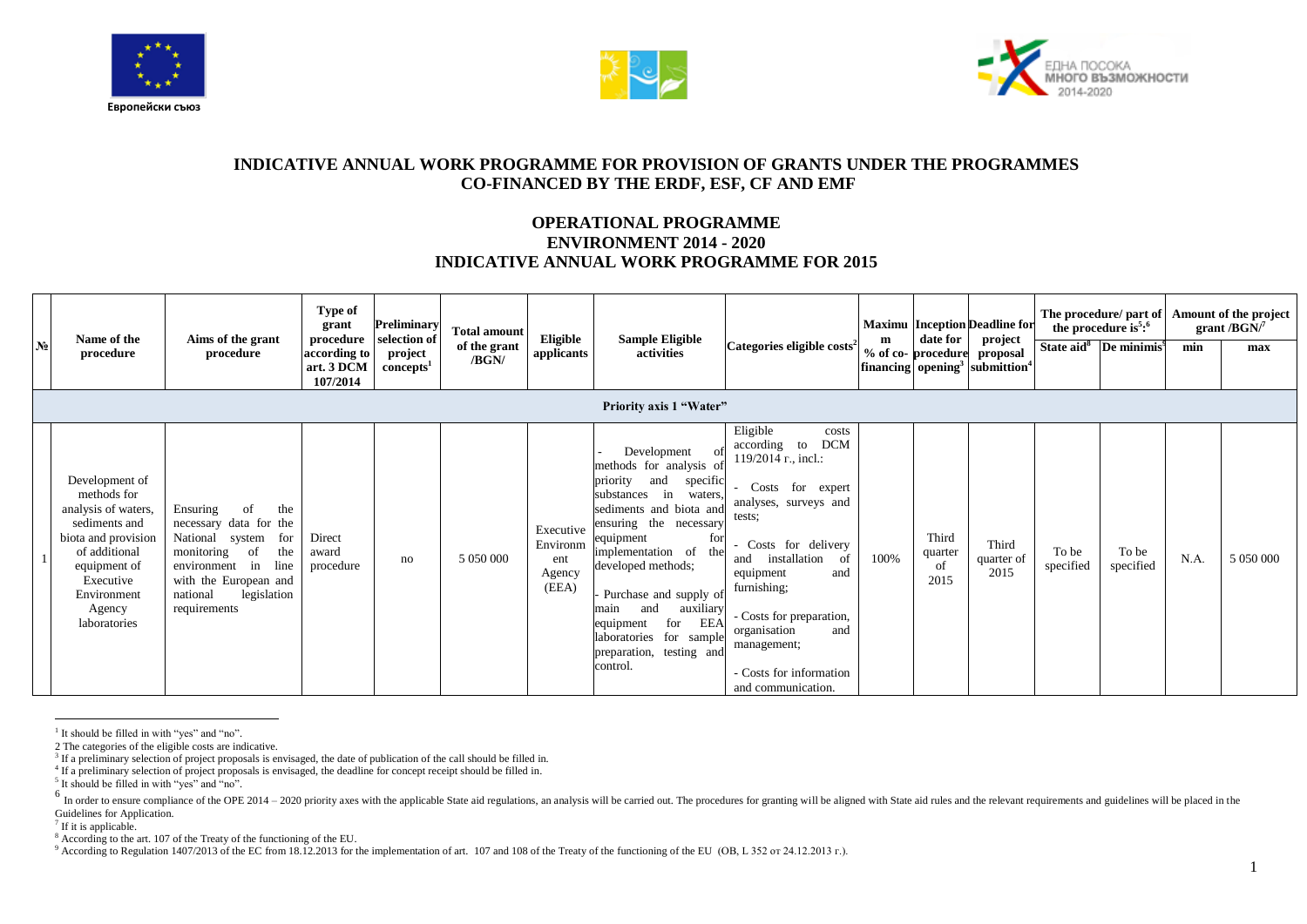





| 2 | Supporting<br>regional<br>investment<br>planning of WSS<br>sector                                                               | Preparation of WWS<br>infrastructure projects<br>in line with the WSS<br>sector reform goals                                                                                                                                                                  | Direct<br>award<br>procedure | no | 61 512 000 | Water<br>Supply<br>and<br>Sanitatio<br>$\mathbf{n}$<br>Directora<br>te in the<br>Ministry<br>of<br>regional<br>developm<br>ent and<br>public<br>works | Development and according to<br>adoption of regional<br>feasibility studies for<br>water supply<br>and<br>sewerage systems in<br>line with ToR prepared<br>by JASPERS;<br>- Carrying of additional preparation,<br>measures<br>for<br>achievement<br>of<br>compliance with the implementation of the<br>European and national operation;<br>agreements in drinking<br>water and disposal and<br>treatment of wastewater<br>from<br>agglomerations in the<br>territory of Smolian<br>WSS operator;<br>-Consultant services for<br>in<br>assistance<br>development, ensuring<br>the quality and the<br>monitoring<br>in the<br>implementation of the<br>regional<br>feasibility<br>studies:<br>- Update of the public<br>water supply assets<br>value for the territory<br>of 28 WSS operators<br>with state participation. | Eligible<br>costs<br><b>DCM</b><br>119/2014 r., incl.:<br>- Costs for services<br>from<br>architects.<br>engineers, economists<br>and other experts<br>services related to the<br>conformity assessment<br><b>or</b><br>and<br>Costs<br>for<br>$\overline{\phantom{a}}$<br>development<br>of<br>the regional feasibility<br>studies and<br>other<br>analytical documents;<br>- Costs for<br>expert<br>analyses and<br>tests,<br>the hydrological<br>and<br>geological tests;<br>- Costs for design;<br>- Costs for SEA, EIA,<br>appropriate assessment<br>and issue of permits;<br>- Costs for preparation,<br>organisation<br>and<br>management;<br>- Costs for information<br>and communication. | 100%  | Third<br>quarter<br>of<br>2015 | Third<br>quarter of<br>2015 | To be<br>specified | To be<br>specified | N.A. | 61 512 000 |
|---|---------------------------------------------------------------------------------------------------------------------------------|---------------------------------------------------------------------------------------------------------------------------------------------------------------------------------------------------------------------------------------------------------------|------------------------------|----|------------|-------------------------------------------------------------------------------------------------------------------------------------------------------|---------------------------------------------------------------------------------------------------------------------------------------------------------------------------------------------------------------------------------------------------------------------------------------------------------------------------------------------------------------------------------------------------------------------------------------------------------------------------------------------------------------------------------------------------------------------------------------------------------------------------------------------------------------------------------------------------------------------------------------------------------------------------------------------------------------------------|----------------------------------------------------------------------------------------------------------------------------------------------------------------------------------------------------------------------------------------------------------------------------------------------------------------------------------------------------------------------------------------------------------------------------------------------------------------------------------------------------------------------------------------------------------------------------------------------------------------------------------------------------------------------------------------------------|-------|--------------------------------|-----------------------------|--------------------|--------------------|------|------------|
|   | Support for the<br>effectiveness,<br>management and<br>the institutional<br>capacity for<br>implementation of<br>the WSS reform | for<br>the<br>Support<br>implementation of the<br>Strategy<br>for<br>development<br>and<br>management of the<br>water supply<br>and<br>sanitation sector in the<br>Republic of Bulgaria<br>$2014 - 2023$ and<br>strengthening<br>the<br>capacity<br>the<br>of | Direct<br>award<br>procedure | no | 15 840 000 | Water<br>Supply<br>and<br>Sanitatio<br>n<br>Directora<br>te in the<br>Ministry<br>of<br>regional<br>developm                                          | Strengthening the Eligible<br>administrative capacity,<br>provision of trainings $119/2014$ r., incl.:<br>and<br>of<br>material<br>resources to the WSS<br>associations,<br><b>WSS</b><br>operators<br>institutions dealing with<br>the WSS policy;<br>$\sim$<br>Establishment                                                                                                                                                                                                                                                                                                                                                                                                                                                                                                                                            | costs<br>according to DCM<br>- Costs for services<br>from<br>architects.<br>engineers, economists<br>and and other experts<br>services related to the<br>preparation,<br>conformity assessment<br>of and<br><b>or</b>                                                                                                                                                                                                                                                                                                                                                                                                                                                                              | 100 % | Third<br>quarter<br>of<br>2015 | Third<br>quarter of<br>2015 | To be<br>specified | To be<br>specified | N.A. | 15 840 000 |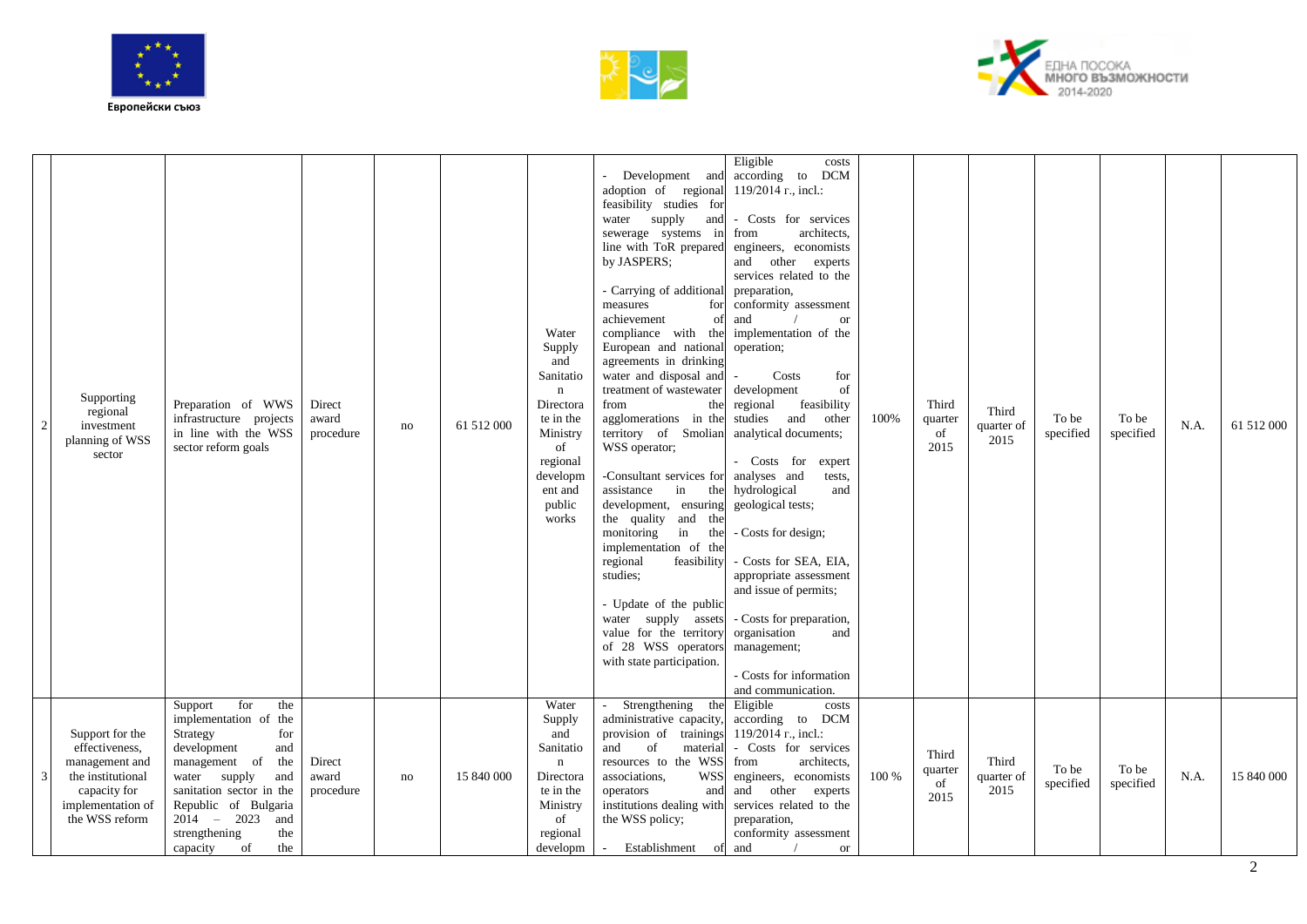





|                                                                                                                                                | stakeholders                                                                                                                       |                              |    |           | ent and<br>public<br>works | specialized information implementation of the<br>systems;<br>-World<br>Bank<br>consultancy services for development<br>implementation of the regional feasibility<br>Action Plan to the studies and<br>Strategy<br>for<br>development<br>and<br>management of the - Costs for preparation,<br>water supply<br>and<br>sanitation sector in the<br>Republic of Bulgaria<br>$20\overline{1}4 - 2020$ ;<br>- Support for the<br>preparation<br>of<br>analyses,<br>statements,<br>reports and proposals<br>for amendments in the<br>legislation for the WSS<br>sector<br>policy<br>implementation, incl.<br>environmental<br>the<br>legislation<br>(management,<br>development, efficiency<br>and WSS services | operation;<br>Costs<br>for<br>$\sim$<br>of<br>other<br>analytical documents;<br>organisation<br>and<br>management;<br>- Costs for information<br>and communication.                                                                                                                                                                                                                                    |       |                                 |                              |                    |                    |      |           |
|------------------------------------------------------------------------------------------------------------------------------------------------|------------------------------------------------------------------------------------------------------------------------------------|------------------------------|----|-----------|----------------------------|-----------------------------------------------------------------------------------------------------------------------------------------------------------------------------------------------------------------------------------------------------------------------------------------------------------------------------------------------------------------------------------------------------------------------------------------------------------------------------------------------------------------------------------------------------------------------------------------------------------------------------------------------------------------------------------------------------------|--------------------------------------------------------------------------------------------------------------------------------------------------------------------------------------------------------------------------------------------------------------------------------------------------------------------------------------------------------------------------------------------------------|-------|---------------------------------|------------------------------|--------------------|--------------------|------|-----------|
| Development of<br>regional feasibility<br>study for water<br>supply and<br>$\overline{4}$<br>sanitation for Sofia<br>municipality<br>territory | Preparation of WWS<br>infrastructure project<br>for Sofia municipality<br>territory in line with the<br>WSS sector reform<br>goals | Direct<br>award<br>procedure | no | 4 500 000 | Sofia<br>municipal<br>ity  | provision).<br>Development<br>$\Omega$<br>regional<br>feasibility<br>study for water supply<br>and sanitation for Sofia<br>municipality territory                                                                                                                                                                                                                                                                                                                                                                                                                                                                                                                                                         | Eligible<br>costs<br>according to DCM<br>119/2014 r., incl.:<br>- Costs for services<br>architects.<br>from<br>engineers, economists<br>and other experts<br>services related to the<br>preparation,<br>conformity assessment<br><b>or</b><br>and<br>implementation of the<br>operation;<br>Costs<br>for<br>of<br>development<br>regional feasibility<br>studies and<br>other<br>analytical documents; | 100 % | Fourth<br>quarter<br>of<br>2015 | Fourth<br>quarter of<br>2015 | To be<br>specified | To be<br>specified | N.A. | 4 500 000 |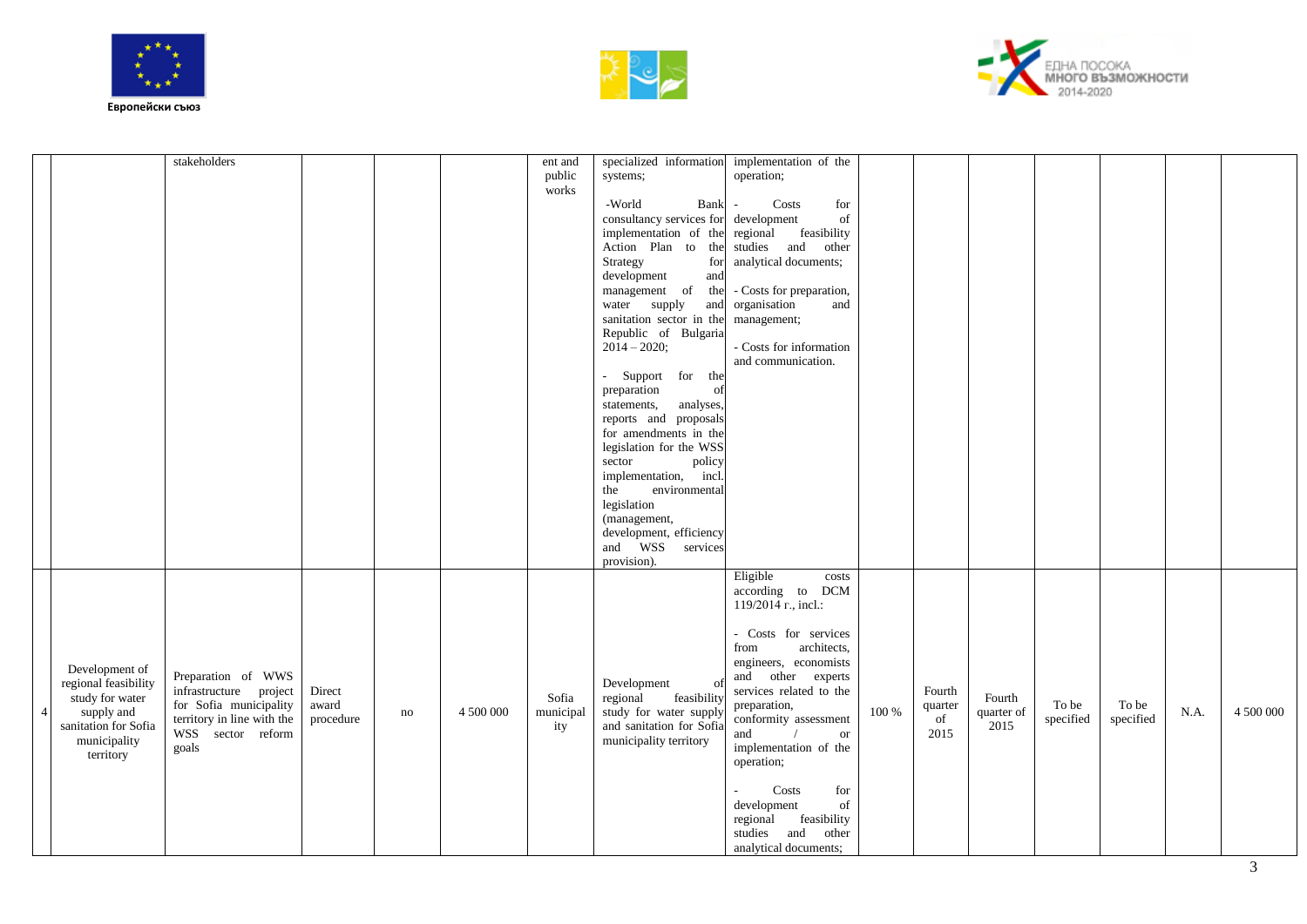





|    |                                         |                                                                                                                                                                                                                                                                                                                                                                                                                                                                                                                                                                                                                                    |                              |    |             |                    |                                                                                                                                                                                                                                                                                                                                                                                                                                                                                                                                                                                                                                                                                                                                       | - Costs for<br>expert<br>analyses and<br>tests,<br>hydrological<br>and<br>geological tests;<br>- Costs for design;<br>- Costs for SEA, EIA,<br>appropriate assessment<br>and issue of permits;<br>- Costs for preparation,<br>organisation<br>and<br>management;<br>- Costs for information<br>and communication.                                                                                                                                                                                                                                                                                                                |                                                                  |                                |                                                                 |                    |                    |            |                                               |
|----|-----------------------------------------|------------------------------------------------------------------------------------------------------------------------------------------------------------------------------------------------------------------------------------------------------------------------------------------------------------------------------------------------------------------------------------------------------------------------------------------------------------------------------------------------------------------------------------------------------------------------------------------------------------------------------------|------------------------------|----|-------------|--------------------|---------------------------------------------------------------------------------------------------------------------------------------------------------------------------------------------------------------------------------------------------------------------------------------------------------------------------------------------------------------------------------------------------------------------------------------------------------------------------------------------------------------------------------------------------------------------------------------------------------------------------------------------------------------------------------------------------------------------------------------|----------------------------------------------------------------------------------------------------------------------------------------------------------------------------------------------------------------------------------------------------------------------------------------------------------------------------------------------------------------------------------------------------------------------------------------------------------------------------------------------------------------------------------------------------------------------------------------------------------------------------------|------------------------------------------------------------------|--------------------------------|-----------------------------------------------------------------|--------------------|--------------------|------------|-----------------------------------------------|
| -5 | Implementation of<br>early WSS projects | Implementation<br>of<br>WSS projects before<br>the preparation of<br>regional<br>feasibility<br>studies, as determined<br>in the OPE 2014<br>2020:<br>• Projects within the<br>meaning of Art. 39<br>of Regulation (EC)<br>№ 1083/2006, which<br>have been reviewed<br>by the European<br>Commission during<br>2007-2013<br>programming period<br>(for agglomerations<br>of<br>Plovdiv,<br>Asenovgrad,<br>Dobrich, Pleven<br>Dolna Mitropolia)<br>$\bullet$ Projects<br>5<br>in<br>agglomerations with<br>over 10 000 PE,<br>subject to a review<br>positive<br>and<br>by<br>assessment<br>JASPERS.<br>Given<br>their maturity and | Direct<br>award<br>procedure | no | 519 648 378 | Municipa<br>lities | Design/construction<br>/rehabilitation/reconstru<br>ction of wastewater<br>treatment plants, incl.<br>facilities for sludge<br>treatment<br>(in<br>accordance with the<br>requirements of the<br>Directive<br>concerning<br>urban<br>waste-water<br>and<br>the<br>treatment<br>of<br>conditions<br>the<br>discharge permit, incl.<br>ensuring more stringent<br>treatment with nutrients<br>removal from<br>the<br>wastewater<br>for<br>agglomerations of more<br>than 10 000<br>PE<br>discharging<br>into<br>sensitive areas);<br>-Design/construction<br>/rehabilitation/reconstru<br>ction of drinking water<br>networks and facilities,<br>incl. DWTP, reservoirs<br>and pump stations;<br>Design/development<br>of<br>supporting | Eligible<br>costs<br>according to DCM<br>119/2014 r., incl.:<br>Costs<br>for<br>construction works;<br>- Costs for services<br>architects.<br>from<br>engineers, economists<br>and other experts<br>services related to the<br>preparation,<br>conformity assessment<br>and<br><b>or</b><br>implementation of the<br>operation;<br>- Costs for purchase of<br>land,<br>access<br>and<br>related charges, when<br>the land or the right of<br>access are necessary<br>for implementation of<br>the operation;<br>- Costs for purchase<br>construction,<br>and<br>delivery<br>and<br>installation<br>and<br>specialized machinery, | Accord<br>ing to<br>the<br>CBA<br>of the<br>project<br>${\bf S}$ | Third<br>quarter<br>of<br>2015 | Third<br>quarter of<br>2015 and<br>Fourth<br>quarter of<br>2015 | To be<br>specified | To be<br>specified | $\rm N.A.$ | According<br>to the CBA<br>of the<br>projects |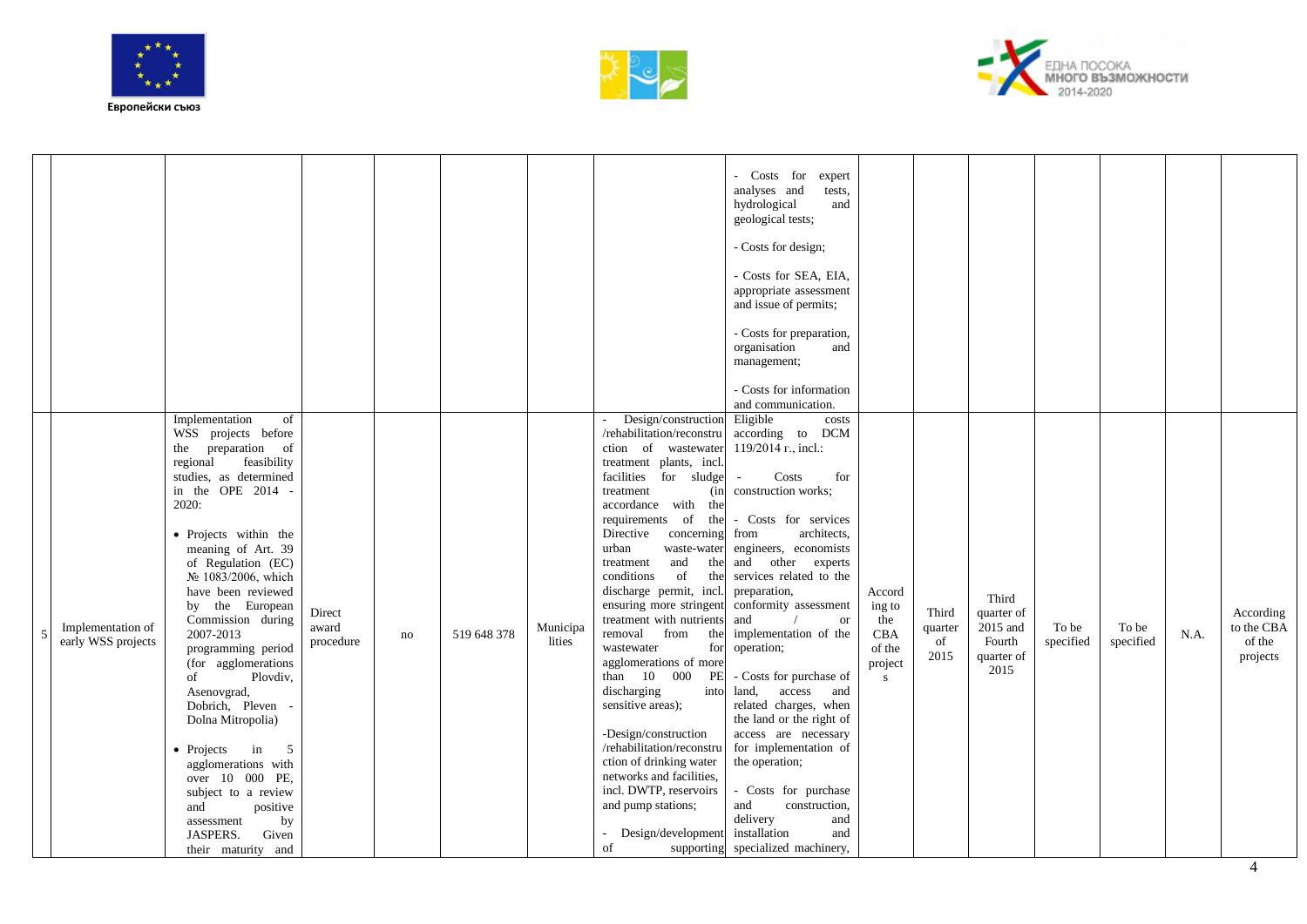





|   |                                                                                                                                                                                                                                | readiness to<br>start<br>2016,<br>works<br>in<br>amounting in total<br>up to 5% of this PA<br>allocation.                                                                                                                         |                               |    |            |                                                                                                               | infrastructure<br>(e.g.<br>power supply,<br>road,<br>water supply), which<br>serves the constructed<br>infrastructure.                                                                                                                                     | facilities<br>and<br>directly<br>equipment,<br>related<br>to<br>the<br>implementation of the<br>operations;<br>Costs<br>for<br>supervision;<br>- Costs for preparation,<br>organisation<br>and<br>management;<br>- Costs for information<br>and communication.                      |                                                                                                                            |                                |                                                                  |                    |                    |                                               |                                                                                                                             |
|---|--------------------------------------------------------------------------------------------------------------------------------------------------------------------------------------------------------------------------------|-----------------------------------------------------------------------------------------------------------------------------------------------------------------------------------------------------------------------------------|-------------------------------|----|------------|---------------------------------------------------------------------------------------------------------------|------------------------------------------------------------------------------------------------------------------------------------------------------------------------------------------------------------------------------------------------------------|-------------------------------------------------------------------------------------------------------------------------------------------------------------------------------------------------------------------------------------------------------------------------------------|----------------------------------------------------------------------------------------------------------------------------|--------------------------------|------------------------------------------------------------------|--------------------|--------------------|-----------------------------------------------|-----------------------------------------------------------------------------------------------------------------------------|
| 6 | Preparation of<br>SEA for the<br>purposes of<br>adoption of River<br><b>Basin Management</b><br>Plans for the for<br>the period 2016-<br>2021 and for the<br><b>Marine Strategy</b><br>Programme of<br>Measures                | Preparation of SEA for<br>purposes<br>of<br>the<br>subsequent submission<br>and adoption of River<br>Basin<br>Management<br>Plans for the period<br>2016-2021<br>by the<br>Council of Ministers<br>and for the Marine<br>Strategy | Direct<br>award<br>procedure  | no | 680 000    | Water<br>Managem<br>ent<br>Directora<br>te at the<br>Ministry<br>of<br>environm<br>ent and<br>water<br>(MoEW) | Preparation of SEA for<br>the 4 RBMPs and for<br>the Marine Strategy                                                                                                                                                                                       | Eligible<br>costs<br>according to DCM<br>119/2014 r., incl.:<br>- Costs for expert<br>analyses and research;<br>Costs<br>for<br>administrative fees and<br>services<br>- Costs for preparation,<br>organisation and<br>management;<br>- Costs for information<br>and communication. | 100%                                                                                                                       | Third<br>quarter<br>of<br>2015 | Fourth<br>quarter of<br>2015                                     | To be<br>specified | To be<br>specified | N.A.                                          | 680 000                                                                                                                     |
|   |                                                                                                                                                                                                                                |                                                                                                                                                                                                                                   |                               |    |            |                                                                                                               | Priority axis 2 "Waste"                                                                                                                                                                                                                                    |                                                                                                                                                                                                                                                                                     |                                                                                                                            |                                |                                                                  |                    |                    |                                               |                                                                                                                             |
|   | Design and<br>construction of<br>composting<br>installations for<br>separately<br>collected green<br>and/or<br>biodegradable<br>waste, incl.<br>provision of the<br>necessary<br>equipment,<br>facilities and<br>machinery for | Reducing the amount of<br>landfilled<br>municipal<br>waste by ensuring of<br>additional capacity for<br>municipal<br>separate<br>waste collection and<br>recycling<br>of<br>green<br>and/or<br>biodegradable<br>waste             | Open call<br>for<br>proposals | no | 97 791 500 | Municipa<br>lities                                                                                            | Design<br>and<br>construction<br>of<br>composting<br>installations<br>for<br>separately<br>collected<br>and/or<br>green<br>biodegradable<br>waste,<br>incl.<br>inlet<br>infrastructure;<br>- Provision of the<br>necessary equipment,<br>facilities<br>and | Eligible<br>costs<br>according to DCM<br>119/2014 r., incl.:<br>- Costs for architects,<br>engineers, economists<br>and other experts<br>services related to the<br>preparation,<br>conformity assessment<br>and<br><b>or</b><br>implementation of the<br>operation;                | 100 %<br><b>or</b><br>differe<br>nt<br>amount<br>accordi<br>ng to<br>the<br>project<br>CBA<br>and<br>after<br>analysi<br>S | Third<br>quarter<br>of<br>2015 | 12<br>months<br>after<br>opening<br>the call<br>for<br>proposals | To be<br>specified | To be<br>specified | Accord<br>ing to<br>CBA of<br>the<br>projects | According<br>to CBA of<br>the projects<br>and<br>according<br>to the type<br>and<br>capacity of<br>the<br>installation<br>s |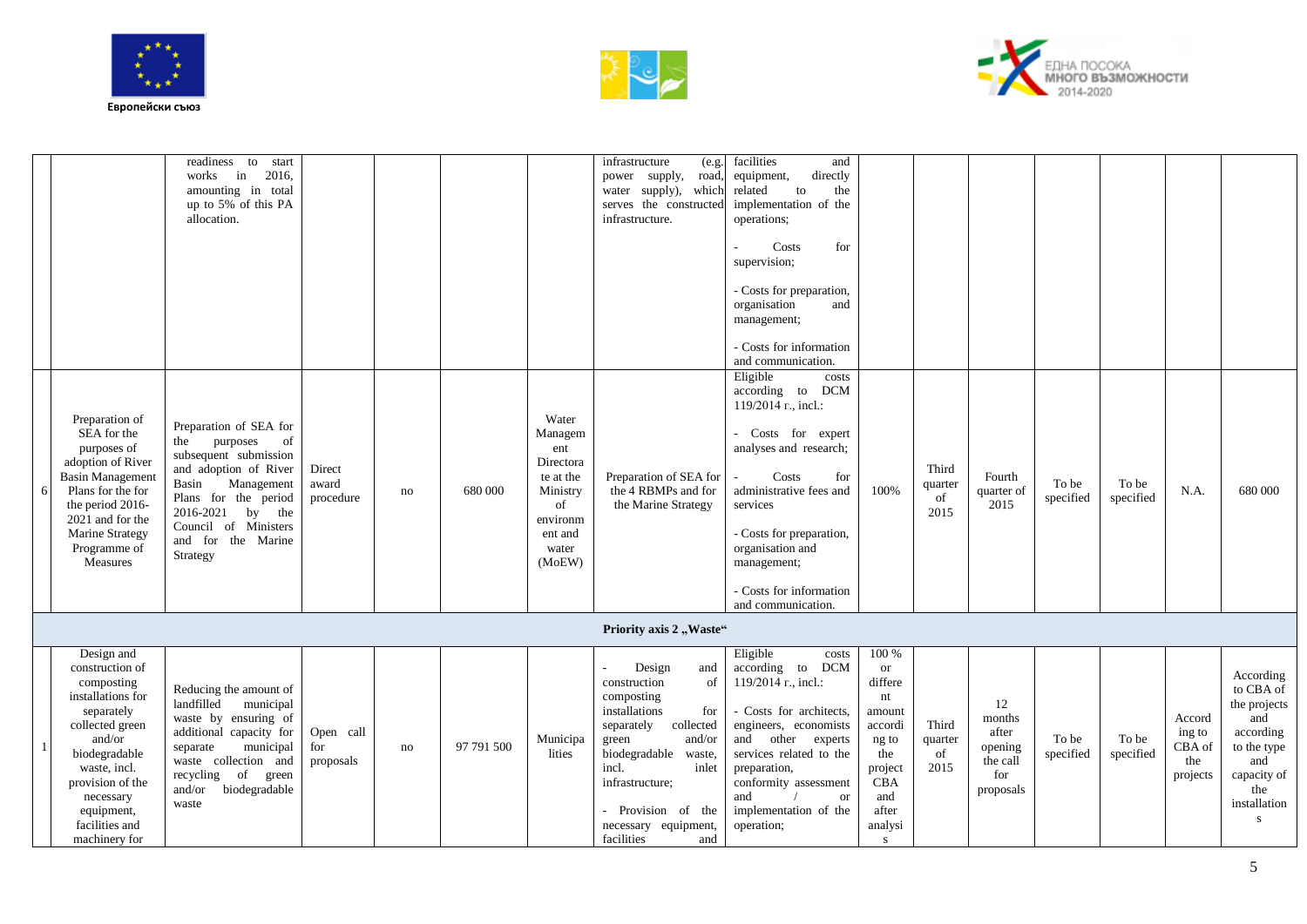





|                | separate waste<br>collection of green<br>and biodegradable<br>waste                                                                                                                                                                |                                                                                                                                                                                                                                                        |                               |    |             |                    | machinery for separate<br>waste collection of<br>green<br>and<br>biodegradable waste                                                                                                                                                       | - Costs for preparation<br>of feasibility studies<br>and other analytical<br>documents,<br>analyses,<br>assessments<br>and<br>research:                                                                                                                              |                                                                                                                                         |                           |                                                                  |                    |                    |                                               |                                                                                                                                     |
|----------------|------------------------------------------------------------------------------------------------------------------------------------------------------------------------------------------------------------------------------------|--------------------------------------------------------------------------------------------------------------------------------------------------------------------------------------------------------------------------------------------------------|-------------------------------|----|-------------|--------------------|--------------------------------------------------------------------------------------------------------------------------------------------------------------------------------------------------------------------------------------------|----------------------------------------------------------------------------------------------------------------------------------------------------------------------------------------------------------------------------------------------------------------------|-----------------------------------------------------------------------------------------------------------------------------------------|---------------------------|------------------------------------------------------------------|--------------------|--------------------|-----------------------------------------------|-------------------------------------------------------------------------------------------------------------------------------------|
|                |                                                                                                                                                                                                                                    |                                                                                                                                                                                                                                                        |                               |    |             |                    |                                                                                                                                                                                                                                            | - Costs for design;<br>Costs<br>for<br>construction works;                                                                                                                                                                                                           |                                                                                                                                         |                           |                                                                  |                    |                    |                                               |                                                                                                                                     |
|                |                                                                                                                                                                                                                                    |                                                                                                                                                                                                                                                        |                               |    |             |                    |                                                                                                                                                                                                                                            | Costs<br>for<br>construction<br>supervision;                                                                                                                                                                                                                         |                                                                                                                                         |                           |                                                                  |                    |                    |                                               |                                                                                                                                     |
|                |                                                                                                                                                                                                                                    |                                                                                                                                                                                                                                                        |                               |    |             |                    |                                                                                                                                                                                                                                            | - Costs for designer<br>supervision                                                                                                                                                                                                                                  |                                                                                                                                         |                           |                                                                  |                    |                    |                                               |                                                                                                                                     |
|                |                                                                                                                                                                                                                                    |                                                                                                                                                                                                                                                        |                               |    |             |                    |                                                                                                                                                                                                                                            | - Costs for purchase of<br>land or acquisition or<br>limited real rights;                                                                                                                                                                                            |                                                                                                                                         |                           |                                                                  |                    |                    |                                               |                                                                                                                                     |
|                |                                                                                                                                                                                                                                    |                                                                                                                                                                                                                                                        |                               |    |             |                    |                                                                                                                                                                                                                                            | - Costs for delivery<br>and installation of<br>equipment, facilities<br>and machinery and<br>furnishing;                                                                                                                                                             |                                                                                                                                         |                           |                                                                  |                    |                    |                                               |                                                                                                                                     |
|                |                                                                                                                                                                                                                                    |                                                                                                                                                                                                                                                        |                               |    |             |                    |                                                                                                                                                                                                                                            | - Costs for preparation,<br>organisation<br>and<br>management;                                                                                                                                                                                                       |                                                                                                                                         |                           |                                                                  |                    |                    |                                               |                                                                                                                                     |
|                |                                                                                                                                                                                                                                    |                                                                                                                                                                                                                                                        |                               |    |             |                    |                                                                                                                                                                                                                                            | - Costs for information<br>and communication.                                                                                                                                                                                                                        |                                                                                                                                         |                           |                                                                  |                    |                    |                                               |                                                                                                                                     |
| $\overline{c}$ | Design and<br>construction of<br>composting<br>installations for<br>separately<br>collected green<br>and/or<br>biodegradable<br>waste and for<br>design and<br>construction of<br>installations for<br>preliminary<br>treatment of | Reducing the amount of<br>landfilled<br>municipal<br>waste by ensuring of<br>additional capacity for<br>preliminary treatment<br>and for<br>separate<br>municipal<br>waste<br>collection and recycling<br>and/or<br>of<br>green<br>biodegradable waste | Open call<br>for<br>proposals | no | 131 040 610 | Municipa<br>lities | Design<br>and<br>construction<br>of<br>composting<br>installations<br>for<br>separately collected<br>and/or<br>green<br>biodegradable waste<br>for construction of<br>installations<br>for<br>preliminary treatment<br>of municipal waste; | Eligible<br>costs<br>according to DCM<br>119/2014 r., incl.:<br>- Costs for architects,<br>engineers, economists<br>and other experts<br>services related to the<br>preparation,<br>conformity assessment<br>and<br><b>or</b><br>implementation of the<br>operation; | 100 %<br><b>or</b><br>differe<br>nt<br>amount<br>accordi<br>ng to<br>the<br>project<br>$\overline{CBA}$<br>and<br>after<br>analysi<br>S | Fourth<br>quarter<br>2015 | 12<br>months<br>after<br>opening<br>the call<br>for<br>proposals | To be<br>specified | To be<br>specified | Accord<br>ing to<br>CBA of<br>the<br>projects | According<br>to CBA of<br>the projects<br>and<br>according<br>to the type<br>and<br>capacity of<br>the<br>installation<br>${\bf S}$ |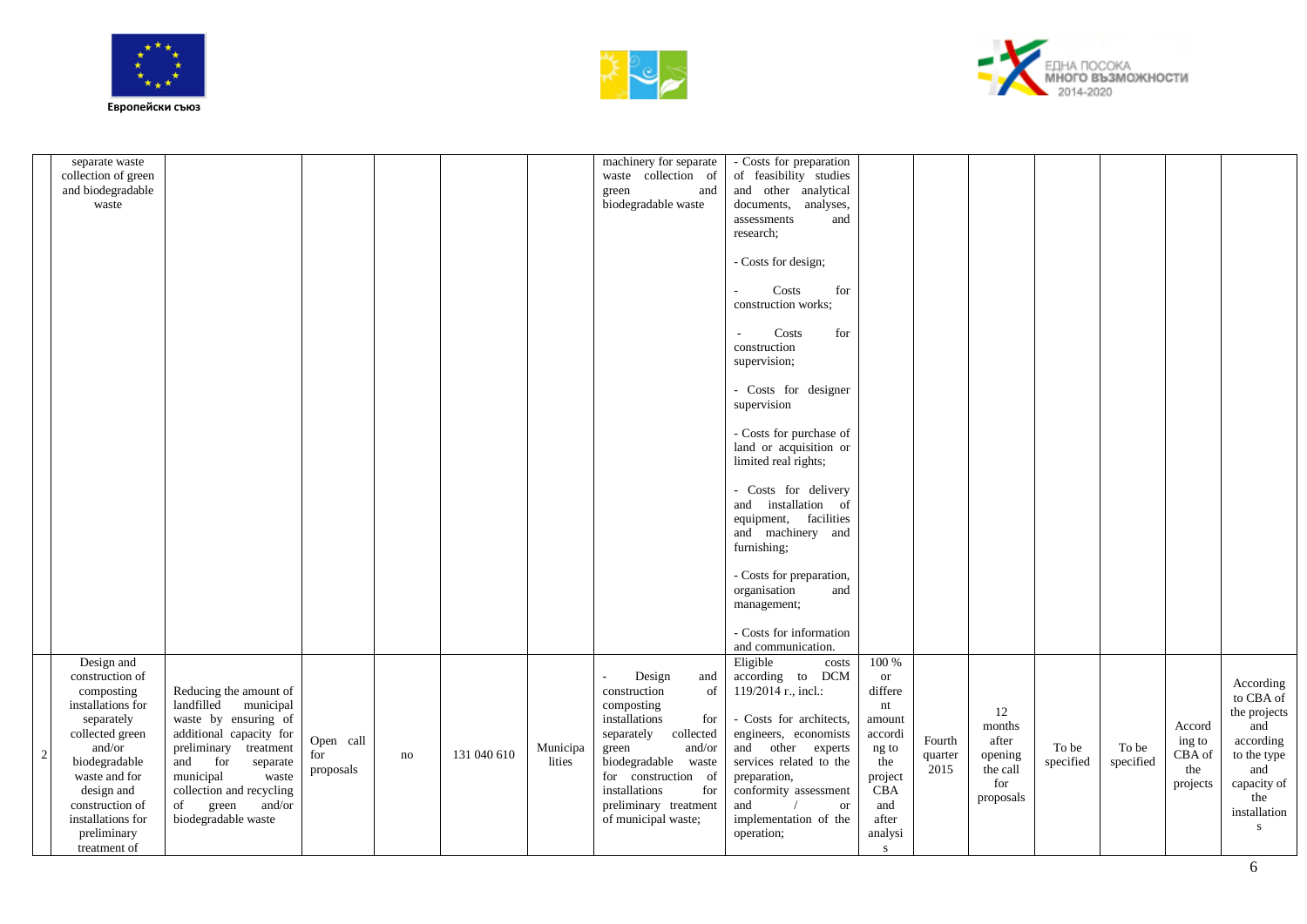





| municipal waste,           |  |  | - Construction of inlet                        | - Costs for preparation                     |  |  |  |  |
|----------------------------|--|--|------------------------------------------------|---------------------------------------------|--|--|--|--|
| incl. provision of         |  |  | infrastructure;                                | of feasibility studies                      |  |  |  |  |
| the necessary              |  |  |                                                | and other analytical                        |  |  |  |  |
| equipment,                 |  |  | - Provision of the                             | documents,<br>analyses,                     |  |  |  |  |
| facilities and             |  |  | necessary equipment,                           | and<br>assessments                          |  |  |  |  |
| machinery for              |  |  | facilities<br>and                              | research;                                   |  |  |  |  |
|                            |  |  | machinery for separate                         |                                             |  |  |  |  |
| separate waste             |  |  |                                                |                                             |  |  |  |  |
| collection of green        |  |  | waste collection of                            | - Costs for design;                         |  |  |  |  |
| and biodegradable<br>waste |  |  | and<br>green<br>biodegradable waste.           | Costs<br>for<br>$\mathcal{L}_{\mathcal{A}}$ |  |  |  |  |
|                            |  |  |                                                | construction works;                         |  |  |  |  |
|                            |  |  |                                                |                                             |  |  |  |  |
|                            |  |  |                                                |                                             |  |  |  |  |
|                            |  |  |                                                | for<br>Costs<br>$\sim$<br>construction      |  |  |  |  |
|                            |  |  |                                                |                                             |  |  |  |  |
|                            |  |  |                                                | supervision;                                |  |  |  |  |
|                            |  |  |                                                |                                             |  |  |  |  |
|                            |  |  |                                                | - Costs for designer                        |  |  |  |  |
|                            |  |  |                                                | supervision                                 |  |  |  |  |
|                            |  |  |                                                |                                             |  |  |  |  |
|                            |  |  |                                                | - Costs for purchase of                     |  |  |  |  |
|                            |  |  |                                                | land or acquisition or                      |  |  |  |  |
|                            |  |  |                                                | limited real rights;                        |  |  |  |  |
|                            |  |  |                                                |                                             |  |  |  |  |
|                            |  |  |                                                | - Costs for delivery                        |  |  |  |  |
|                            |  |  |                                                | and installation of                         |  |  |  |  |
|                            |  |  |                                                | equipment, facilities                       |  |  |  |  |
|                            |  |  |                                                | and machinery and                           |  |  |  |  |
|                            |  |  |                                                | furnishing;                                 |  |  |  |  |
|                            |  |  |                                                |                                             |  |  |  |  |
|                            |  |  |                                                | - Costs for preparation,                    |  |  |  |  |
|                            |  |  |                                                | organisation<br>and                         |  |  |  |  |
|                            |  |  |                                                | management;                                 |  |  |  |  |
|                            |  |  |                                                |                                             |  |  |  |  |
|                            |  |  |                                                | - Costs for information                     |  |  |  |  |
|                            |  |  |                                                | and communication.                          |  |  |  |  |
|                            |  |  | Priority axis 3 "Natura 2000 and biodiversity" |                                             |  |  |  |  |

| Development of<br>management<br>approach for<br>Natura 2000<br>network and for<br>management of the<br>National<br><b>Prioritized Action</b><br>Framework | Nationally<br>approved<br>approaches for Natura<br>2000 network and for<br>Prioritized<br>National<br>Action<br>Framework  <br>(NPAF) management | Direct<br>award<br>procedure | no | 980 000 | National<br>Service<br>for<br>Nature<br>protectio<br>n<br>Directora<br>te at the<br><b>MoEW</b> | Development of<br>analyses and carrying<br>f research justifying<br>choice<br>of<br>the<br>management approach<br>2000<br>Natura<br>for<br>network, for NPAF<br>management structure<br>and for Natura 2000<br>sites<br>management | Eligible<br>costs<br>DCM<br>according to<br>$119/2014$ r., incl.:<br>Costs for analyses<br>and research;<br>Costs<br>for<br>organisation<br>and<br>carrying of stakeholder<br>consultations: | 100% | Third<br>quarter<br>of<br>2015 | Third<br>quarter of<br>2015 | To be<br>specified | To be<br>specified | N.A. | 980 000 |
|-----------------------------------------------------------------------------------------------------------------------------------------------------------|--------------------------------------------------------------------------------------------------------------------------------------------------|------------------------------|----|---------|-------------------------------------------------------------------------------------------------|------------------------------------------------------------------------------------------------------------------------------------------------------------------------------------------------------------------------------------|----------------------------------------------------------------------------------------------------------------------------------------------------------------------------------------------|------|--------------------------------|-----------------------------|--------------------|--------------------|------|---------|
|-----------------------------------------------------------------------------------------------------------------------------------------------------------|--------------------------------------------------------------------------------------------------------------------------------------------------|------------------------------|----|---------|-------------------------------------------------------------------------------------------------|------------------------------------------------------------------------------------------------------------------------------------------------------------------------------------------------------------------------------------|----------------------------------------------------------------------------------------------------------------------------------------------------------------------------------------------|------|--------------------------------|-----------------------------|--------------------|--------------------|------|---------|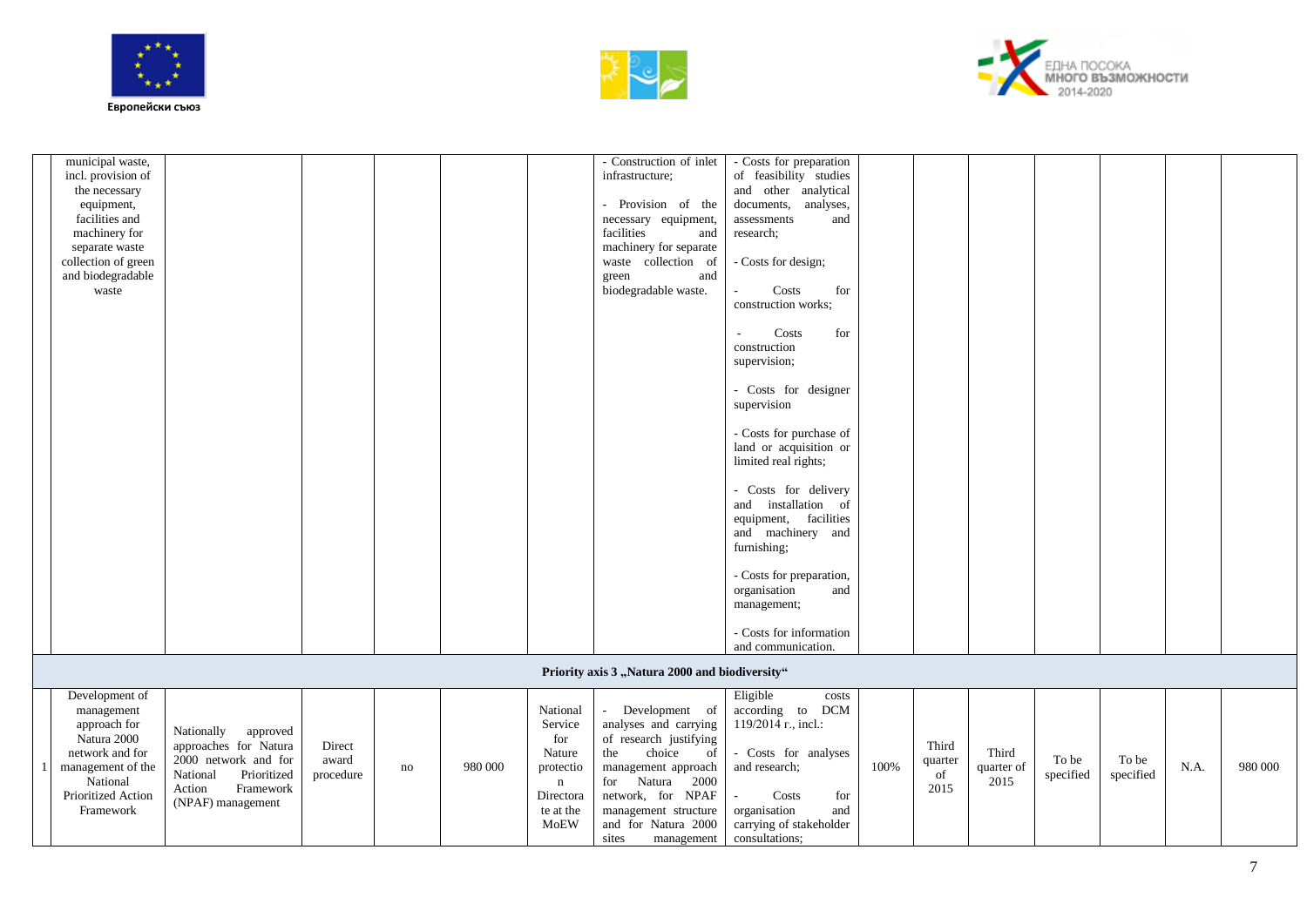





|                                                                                                                                                                                                                                                                          |                                                                                                                                                                                                                      |                              |    |            |                                                                                                                   | plans;<br>- Development of a<br>concept for Natura<br>2000 management and<br>carrying<br>of<br>stakeholder<br>consultations<br>for<br>approval of<br>the<br>approach, etc.                                                                                 | Costs<br>for<br>$\sim$<br>organisation<br>and<br>incl.<br>management,<br>using<br>external<br>contractors for project<br>documentation<br>preparation;<br>- Costs for information<br>and communication.                                                                                                                                                                                                                                                                                                                                                                                                                                                                                                                                                        |      |                                |                              |                    |                    |      |            |
|--------------------------------------------------------------------------------------------------------------------------------------------------------------------------------------------------------------------------------------------------------------------------|----------------------------------------------------------------------------------------------------------------------------------------------------------------------------------------------------------------------|------------------------------|----|------------|-------------------------------------------------------------------------------------------------------------------|------------------------------------------------------------------------------------------------------------------------------------------------------------------------------------------------------------------------------------------------------------|----------------------------------------------------------------------------------------------------------------------------------------------------------------------------------------------------------------------------------------------------------------------------------------------------------------------------------------------------------------------------------------------------------------------------------------------------------------------------------------------------------------------------------------------------------------------------------------------------------------------------------------------------------------------------------------------------------------------------------------------------------------|------|--------------------------------|------------------------------|--------------------|--------------------|------|------------|
| Identifying and<br>complementing the<br>establishment of<br>marine Natura<br>2000 sites.<br>Analyses and<br>research of species<br>and habitats,<br>subject to<br>reporting under<br>art.17 of the<br>Habitats Directive<br>and art. 12 of the<br><b>Birds Directive</b> | Completion of the<br>Natura 2000 network<br>establishment<br>and<br>ensuring the provision<br>of information for the<br>reporting under art.17<br>of the Habitats<br>Directive and art. 12 of<br>the Birds Directive | Direct<br>award<br>procedure | no | 35 204 940 | National<br>Service<br>for<br>Nature<br>protectio<br>$\mathbf n$<br>Directora<br>te at the<br>MoEW,<br><b>EEA</b> | Mapping<br>and<br>$\sim$<br>assessment of the<br>conservation status of<br>species and habitats in<br>marine Natura 2000<br>sites;<br>- Implementation of<br>activities necessary for<br>the reporting under<br>Habitats Directive and<br>Birds Directive. | Eligible<br>costs<br>according to DCM<br>119/2014 r., incl.:<br>Costs<br>for<br>development<br>of<br>methodologies<br>and<br>schemes for mapping,<br>monitoring<br>and<br>assessment of the<br>conservation status;<br>- Costs for analyses<br>and research for<br>species and habitats in<br>the terrestrial part of<br>the country, marine<br>and coastal territories;<br>- Costs for assessment<br>of the terrain research<br>results;<br>- Costs for preparation<br>issuance<br>and<br>of<br>designation orders for<br>new Natura 2000 sites<br>or for sites<br>with<br>change<br>of<br>the<br>boundaries;<br>Costs<br>for<br>organisation<br>and<br>incl.<br>management,<br>using<br>external<br>contractors for project<br>documentation<br>preparation; | 100% | Third<br>quarter<br>of<br>2015 | Fourth<br>quarter of<br>2015 | To be<br>specified | To be<br>specified | N.A. | 35 204 940 |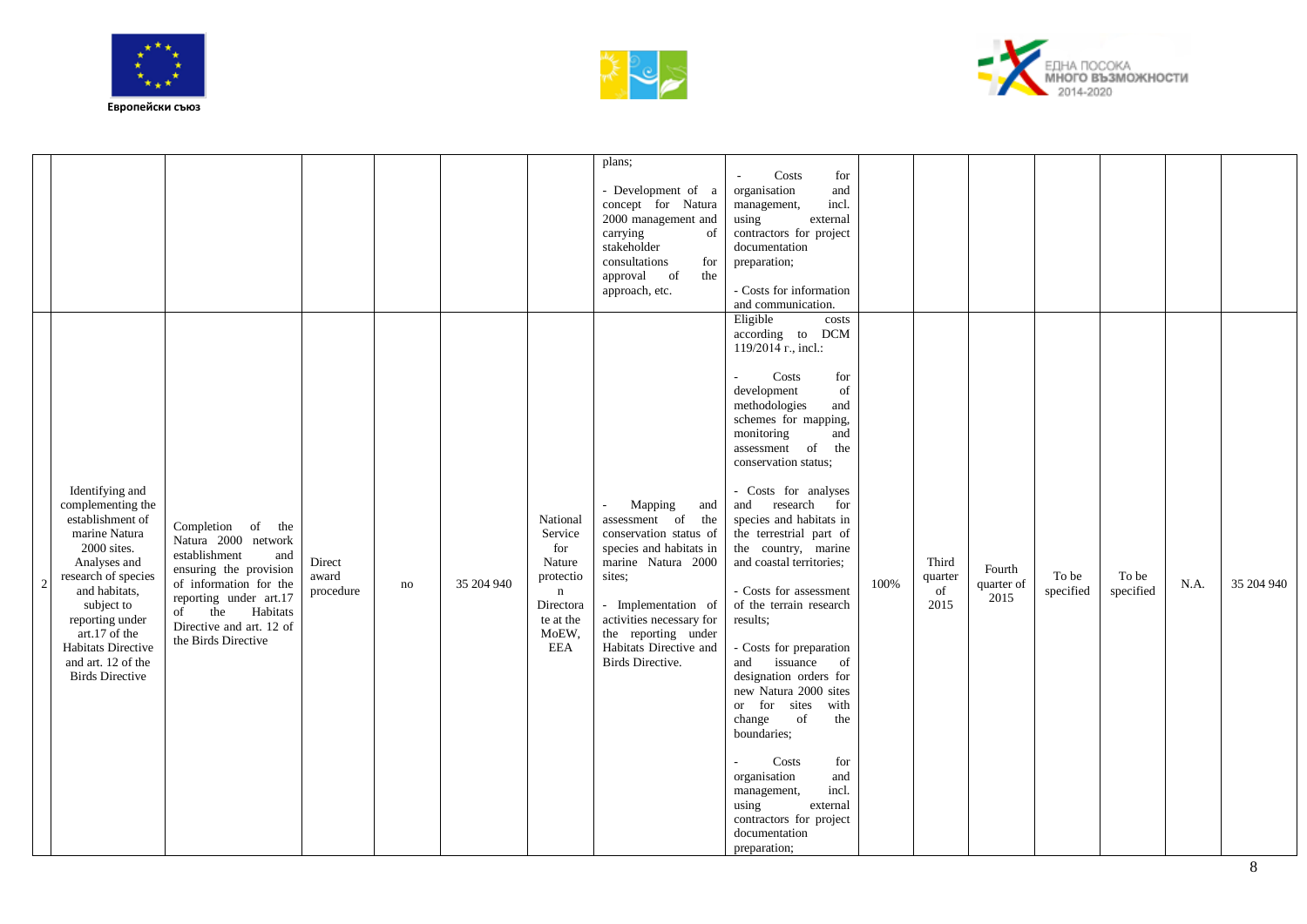





| $\mathbf{3}$ | Measures for<br>improvement of<br>Natura 2000<br>species and<br>habitats<br>conservation<br>status | Improved conservation<br>status of Natura 2000<br>species and habitats | Open call<br>for<br>proposals | no | 34 525 822 | Structure<br>s of the<br><b>MoEW</b><br>and<br>Ministry<br>of<br>Agricultu<br>re and<br>Food,<br>NGOs,<br>municipal<br>ities,<br>institutes<br>for<br>science,<br>Natura<br>2000<br>managem<br>ent<br>bodies | Restoration and<br>improvement of the<br>conservation status of<br>species and habitats;<br>- Construction and<br>of<br>maintenance<br>infrastructure,<br>necessary<br>for<br>restoration of natural<br>habitats and species. | - Costs for information<br>and communication.<br>Eligible<br>costs<br>according to DCM<br>$119/2014$ r., incl.:<br>Costs<br>for<br>implementation<br>of<br>direct conservation<br>activities for species<br>and habitats;<br>Costs<br>for<br>$\overline{\phantom{a}}$<br>construction/reconstru<br>ction/rehabilitation of<br>infrastructure<br>necessary<br>for<br>restoration<br>and<br>$% \left( \left( \mathcal{A},\mathcal{A}\right) \right)$ of<br>maintenance<br>habitats and species<br>habitats;<br>Costs<br>for<br>consultation services<br>related to the project<br>activities<br>implementation;<br>- Costs for purchase,<br>and<br>delivery<br>installation<br>of<br>specialized machines,<br>facilities<br>and<br>species,<br>equipment,<br>etc;<br>- Costs for purchase/<br>acquisition of land;<br>Costs<br>for<br>organisation<br>and<br>incl.<br>management, | 100% | Fourth<br>quarter<br>of<br>2015 | Second<br>quarter of<br>2016 | To be<br>specified | To be<br>specified | N.A. | According<br>to the<br>measures<br>envisaged<br>in the<br>projects<br>and the<br>assessment<br>by the OPE<br>MA |
|--------------|----------------------------------------------------------------------------------------------------|------------------------------------------------------------------------|-------------------------------|----|------------|--------------------------------------------------------------------------------------------------------------------------------------------------------------------------------------------------------------|-------------------------------------------------------------------------------------------------------------------------------------------------------------------------------------------------------------------------------|---------------------------------------------------------------------------------------------------------------------------------------------------------------------------------------------------------------------------------------------------------------------------------------------------------------------------------------------------------------------------------------------------------------------------------------------------------------------------------------------------------------------------------------------------------------------------------------------------------------------------------------------------------------------------------------------------------------------------------------------------------------------------------------------------------------------------------------------------------------------------------|------|---------------------------------|------------------------------|--------------------|--------------------|------|-----------------------------------------------------------------------------------------------------------------|
|              |                                                                                                    |                                                                        |                               |    |            |                                                                                                                                                                                                              |                                                                                                                                                                                                                               | external<br>using<br>contractors for project<br>documentation<br>preparation;<br>- Costs for information                                                                                                                                                                                                                                                                                                                                                                                                                                                                                                                                                                                                                                                                                                                                                                        |      |                                 |                              |                    |                    |      |                                                                                                                 |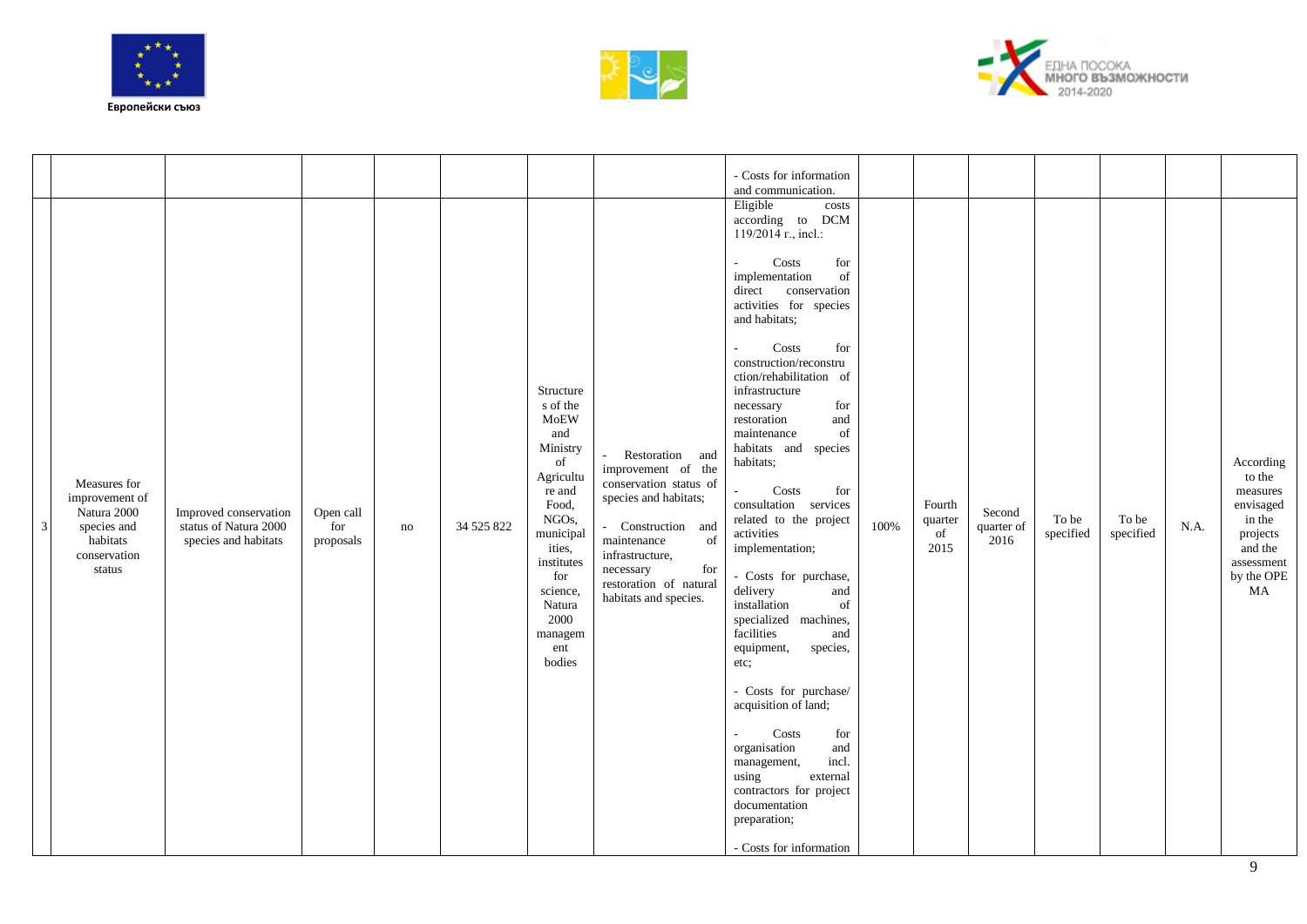





|                                                                                                                          |                                                                                                                                                                                                                            |                              |    |           |                                                           |                                                                                                                                                                                                                                                                                                                                                                                                                                                                                                                                                                                                                   | and communication.                                                                                                                                                                                                                                                                                                                                                                                                                                                                                                                                                                                                                                                                                                                                                                                                                                                                                                                                                                |      |                                 |                             |                    |                    |      |           |
|--------------------------------------------------------------------------------------------------------------------------|----------------------------------------------------------------------------------------------------------------------------------------------------------------------------------------------------------------------------|------------------------------|----|-----------|-----------------------------------------------------------|-------------------------------------------------------------------------------------------------------------------------------------------------------------------------------------------------------------------------------------------------------------------------------------------------------------------------------------------------------------------------------------------------------------------------------------------------------------------------------------------------------------------------------------------------------------------------------------------------------------------|-----------------------------------------------------------------------------------------------------------------------------------------------------------------------------------------------------------------------------------------------------------------------------------------------------------------------------------------------------------------------------------------------------------------------------------------------------------------------------------------------------------------------------------------------------------------------------------------------------------------------------------------------------------------------------------------------------------------------------------------------------------------------------------------------------------------------------------------------------------------------------------------------------------------------------------------------------------------------------------|------|---------------------------------|-----------------------------|--------------------|--------------------|------|-----------|
|                                                                                                                          |                                                                                                                                                                                                                            |                              |    |           |                                                           | Priority axis 4 "Flood and landslides risk prevention and management"                                                                                                                                                                                                                                                                                                                                                                                                                                                                                                                                             |                                                                                                                                                                                                                                                                                                                                                                                                                                                                                                                                                                                                                                                                                                                                                                                                                                                                                                                                                                                   |      |                                 |                             |                    |                    |      |           |
| Pilot project for<br>establishment of<br>National real time<br>water management<br>system<br>$(NRTWMS)$ –<br>Iskar river | Development<br>of<br>a<br>concept for common<br>water management in<br>real time and avoiding<br>the possibility of<br>multiplying<br>while<br>deficiencies<br>establishing the System<br>on the<br>country's<br>territory | Direct<br>award<br>procedure | no | 7 000 000 | Water<br>Managem<br>ent<br>directorat<br>e at the<br>MoEW | - Review, analysis and<br>evaluation, upgrade<br>and / or optimization<br>of existing water<br>monitoring networks<br>and systems in Iskar<br>river basin;<br>- Design of the pilot<br>of<br>module<br>the<br>NRTWMS;<br>Securing<br>the<br>functioning (planning,<br>design and equipment)<br>of the NRTWMS's<br>pilot module, incl.<br>purchase and supply<br>of the necessary<br>machinery<br>and<br>equipment;<br>- Development of the<br>necessary<br>public<br>procurement<br>documentation<br>and<br>other<br>necessary<br>documents for the next<br>of<br>phase<br>the<br><b>NRTWMS</b><br>establishment. | Eligible<br>costs<br>according to DCM<br>$119/2014$ r., incl.:<br>- Costs for external<br>for<br>contractors<br>preparation of<br>the<br>project documentation<br>needed<br>for<br>the<br>establishment of the<br>National<br>water<br>management system<br>for Iskar river -<br>experts'<br>documents,<br>analyses,<br>reviews,<br>assessments, concept,<br>conceptual<br>and<br>technical<br>design,<br>technical assignments<br>and documentation for<br>selection<br>of<br>a<br>contractor<br>for<br>NRTWMS for<br>the<br>whole territory of the<br>country, etc.;<br>Costs for external<br>for<br>contractors<br>implementation<br>of<br>project activities;<br>- Costs for purchase,<br>delivery, installation of<br>machinery<br>and<br>(i f)<br>equipment<br>necessary), furnishing<br>and software (for the<br>hydrometric stations<br>and for ensuring the<br>functioning of the<br>NRTWMS, incl. ICT)<br>Costs<br>for<br>construction<br>works<br>the<br>related<br>to | 100% | Fourth<br>quarter<br>of<br>2015 | First<br>quarter of<br>2016 | To be<br>specified | To be<br>specified | N.A. | 7 000 000 |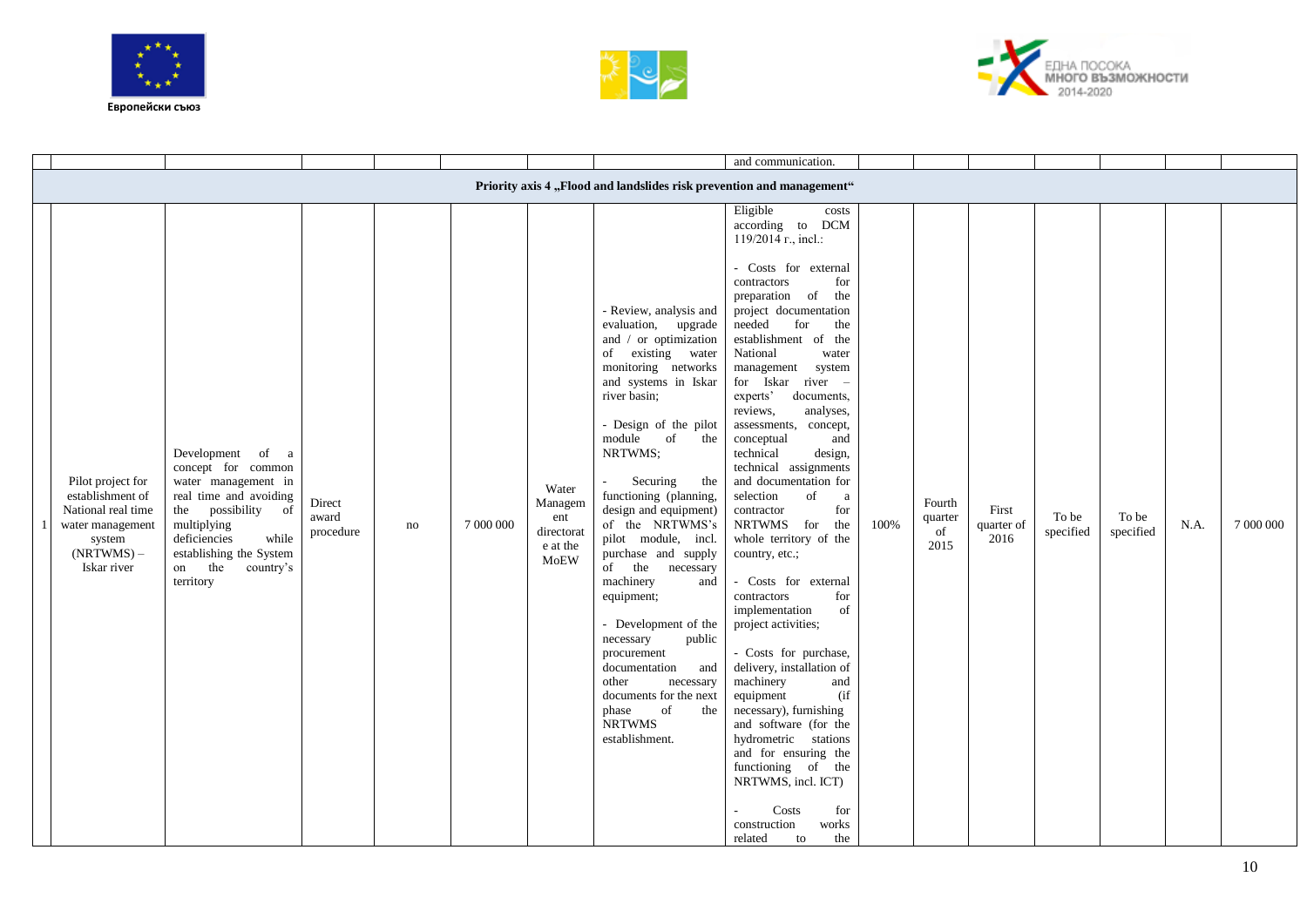





|   |                                                                                                                                                       |                                                                                                                                                                                                                                                                                                                                                                                                                                                                                  |                              |    |            |                                                                                                             |                                                                                                                                                                                                                                                                                                                                                                                                                                                                                                                  | construction/optimisati<br>on of the hydrometric<br>stations and the inlet<br>infrastructure;<br>for<br>Costs<br>construction<br>supervision;<br>- Costs for purchase/<br>acquisition/alienation<br>of land;<br>Costs<br>for<br>environmental<br>assessments;<br>Costs<br>for<br>organisation<br>and<br>management;<br>- Costs for information<br>and communication.                                                                                                                         |      |                                |                              |                    |                    |      |            |
|---|-------------------------------------------------------------------------------------------------------------------------------------------------------|----------------------------------------------------------------------------------------------------------------------------------------------------------------------------------------------------------------------------------------------------------------------------------------------------------------------------------------------------------------------------------------------------------------------------------------------------------------------------------|------------------------------|----|------------|-------------------------------------------------------------------------------------------------------------|------------------------------------------------------------------------------------------------------------------------------------------------------------------------------------------------------------------------------------------------------------------------------------------------------------------------------------------------------------------------------------------------------------------------------------------------------------------------------------------------------------------|----------------------------------------------------------------------------------------------------------------------------------------------------------------------------------------------------------------------------------------------------------------------------------------------------------------------------------------------------------------------------------------------------------------------------------------------------------------------------------------------|------|--------------------------------|------------------------------|--------------------|--------------------|------|------------|
| 2 | Establishment of<br>six centers to<br>increase the<br>population<br>preparedness for<br>an adequate<br>response to floods<br>and subsequent<br>crises | - Improvement of the<br>population protection<br>through<br>its<br>preparedness for an<br>adequate reaction to<br>floods and subsequent<br>crises<br>- Establishment of six<br>centers to ensure the<br>population<br>preparedness for an<br>adequate response to<br>floods in order to<br>strengthen<br>the<br>population reliability<br>on the responsible<br>authorities and enhance<br>protection<br>disaster<br>attainments at all levels<br>- governmental and<br>society. | Direct<br>award<br>procedure | no | 39 116 600 | Chief<br>Directora<br>te Fire<br>Safety<br>And Civil<br>Protectio<br>n at the<br>Ministry<br>of<br>Interior | Design studies,<br>investment planning,<br>supervision, etc.;<br>Rehabilitation/<br>modernization/<br>optimization of 6<br>centers for increasing<br>the<br>population<br>readiness for adequate<br>response to floods and<br>subsequent crises;<br>Alignment<br>of<br>$\omega$<br>training<br>existing<br>polygons in the 6<br>centers with the<br>specific needs related<br>to flood response;<br>- Supply of necessary<br>equipment, machinery,<br>vehicles and materials<br>for the needs of the<br>centers; | Eligible<br>costs<br>according to DCM<br>$119/2014$ r., incl.:<br>- Costs for design<br>studies,<br>investment<br>planning, supervision,<br>$etc.$ ;<br>Costs<br>for<br>rehabilitation/<br>modernization/<br>optimization of the 6<br>centers;<br>- Costs for alignment<br>of existing training<br>polygons with the<br>specific needs related<br>to flood response;<br>- Costs for delivery<br>(and installation where<br>applicable) of the<br>necessary equipment,<br>machinery, vehicles | 100% | Third<br>quarter<br>of<br>2015 | Fourth<br>quarter of<br>2015 | To be<br>specified | To be<br>specified | N.A. | 39 116 600 |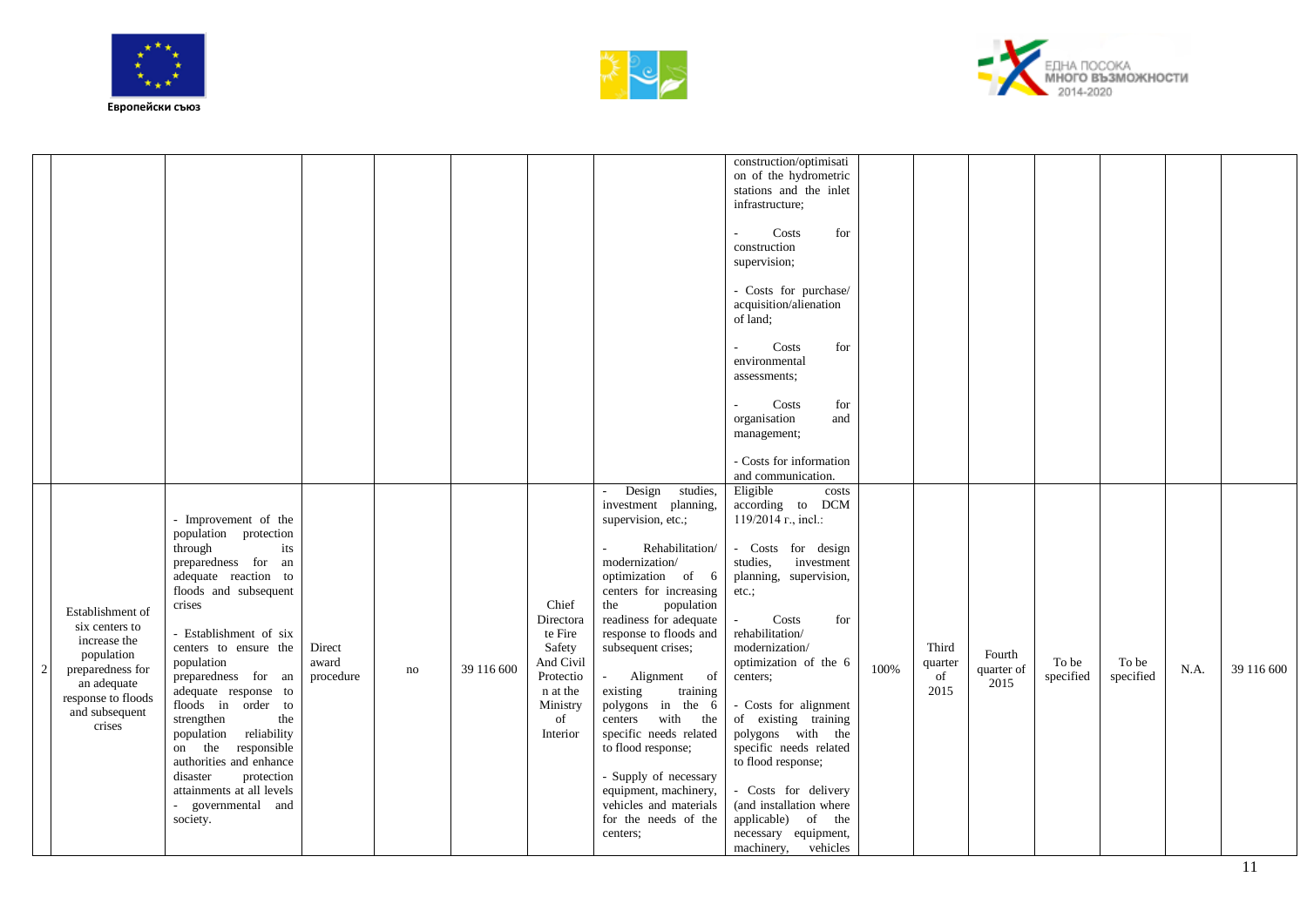





|   |                                                                           |                                                                 |                              |    |            |                                      | Design/update,<br>$\overline{\phantom{a}}$<br>presentation<br>and<br>application<br>of<br>methodologies<br>for<br>increasing<br>the<br>population<br>preparedness for an<br>adequate<br>$\operatorname{flood}$<br>response. | and materials for the<br>needs of the centers;<br>Costs<br>for<br>design/preparation<br>update, presentation<br>and application of<br>methodologies<br>for<br>increasing<br>the<br>population<br>preparedness for an<br>adequate<br>flood<br>response; |      |                                 |                             |                    |                    |      |            |
|---|---------------------------------------------------------------------------|-----------------------------------------------------------------|------------------------------|----|------------|--------------------------------------|-----------------------------------------------------------------------------------------------------------------------------------------------------------------------------------------------------------------------------|--------------------------------------------------------------------------------------------------------------------------------------------------------------------------------------------------------------------------------------------------------|------|---------------------------------|-----------------------------|--------------------|--------------------|------|------------|
|   |                                                                           |                                                                 |                              |    |            |                                      |                                                                                                                                                                                                                             | Costs<br>for<br>administrative fees and<br>services,<br>including<br>these related to the<br>environmental<br>legislation<br>(incl.<br>of<br>preparation<br>necessary<br>documentation);                                                               |      |                                 |                             |                    |                    |      |            |
|   |                                                                           |                                                                 |                              |    |            |                                      |                                                                                                                                                                                                                             | - Costs for purchase/<br>acquisition of land or<br>issuance of a building<br>permit,<br>with<br>the<br>establishment of the<br>right of construction<br>and other limited real<br>rights for the land;                                                 |      |                                 |                             |                    |                    |      |            |
|   |                                                                           |                                                                 |                              |    |            |                                      |                                                                                                                                                                                                                             | - Consultancy costs in<br>relation to<br>the<br>implementation of key<br>project activities;<br>Costs<br>for<br>organisation<br>and                                                                                                                    |      |                                 |                             |                    |                    |      |            |
|   | Landslide                                                                 | - Landslide processes                                           |                              |    |            | <b>Structurs</b>                     | Design<br>studies<br>$\sim$                                                                                                                                                                                                 | management;<br>- Costs for information<br>and communication.<br>Eligible<br>costs                                                                                                                                                                      |      |                                 |                             |                    |                    |      |            |
| 3 | prevention and<br>resilience in order<br>to reduce the<br>landslide risks | risk prevention<br>Planning<br>and<br>$\sim$<br>of<br>designing | Direct<br>award<br>procedure | no | 56 345 000 | of the<br>Ministry<br>of<br>Regional | (feasibility<br>studies,<br>pre-feasibility studies,<br>geotechnical,                                                                                                                                                       | according to DCM<br>$119/2014$ r., incl.:<br>hydrogeological and - Costs for external                                                                                                                                                                  | 100% | Fourth<br>quarter<br>of<br>2015 | First<br>quarter of<br>2016 | To be<br>specified | To be<br>specified | N.A. | 56 345 000 |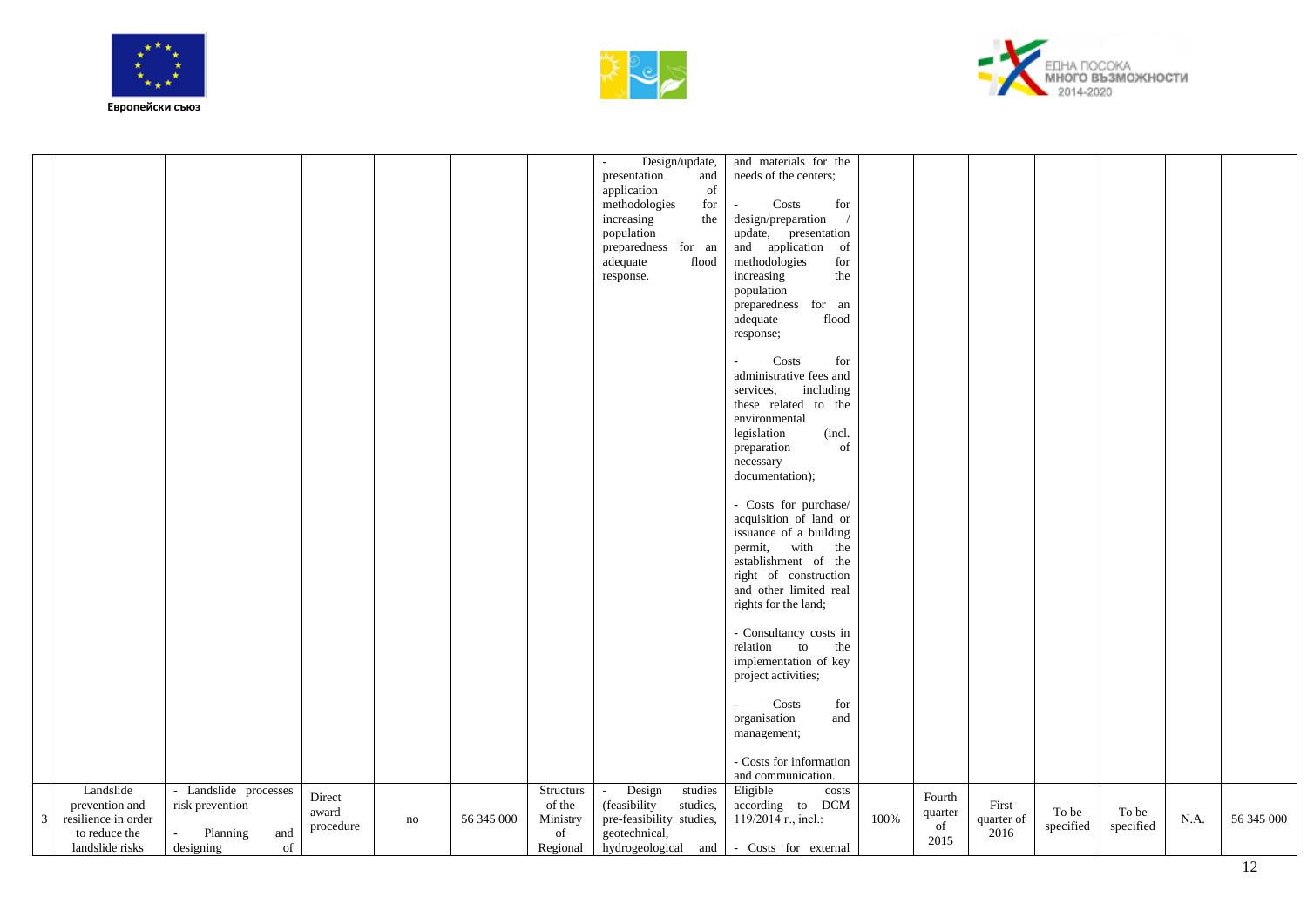





| (incl. on the | infrastructural          |  | Develop  | other<br>studies,        | services<br>contractors                      |  |  |  |  |
|---------------|--------------------------|--|----------|--------------------------|----------------------------------------------|--|--|--|--|
| national road | geoprotection activities |  | ment and | investment design);      | related<br>the<br>to                         |  |  |  |  |
| network)      | in landslides areas for  |  | Public   |                          | preparation and/or to                        |  |  |  |  |
|               | reducing the landslides  |  | Works;   | - Project conformity     | the implementation of                        |  |  |  |  |
|               | occurrence risk aiming   |  |          | assessment with the      | activities;                                  |  |  |  |  |
|               | at protection of human   |  | Municipa | essential requirements   |                                              |  |  |  |  |
|               | health and<br>life,      |  | lities   | for<br>construction      | - Costs for investment                       |  |  |  |  |
|               | environment<br>and       |  |          | works;                   | planning and spatial                         |  |  |  |  |
|               | infrastructure           |  |          |                          | planning;                                    |  |  |  |  |
|               |                          |  |          | - Implementation of      |                                              |  |  |  |  |
|               | - Planning, design and   |  |          | infrastructure           | - Costs for expert                           |  |  |  |  |
|               | implementation<br>of     |  |          | geoprotection            | analyses,<br>studies                         |  |  |  |  |
|               | infrastructure           |  |          | measures<br>and          | geological and other                         |  |  |  |  |
|               | geoprotection activities |  |          | activities for reducing  | studies;                                     |  |  |  |  |
|               | on the national road     |  |          | the landslides, erosion, |                                              |  |  |  |  |
|               | network.s                |  |          | abrasion processes and   | Costs<br>for                                 |  |  |  |  |
|               |                          |  |          | for prevention of        | construction works;                          |  |  |  |  |
|               |                          |  |          | accidents<br>and         |                                              |  |  |  |  |
|               |                          |  |          | damages;                 | - Costs for purchase,                        |  |  |  |  |
|               |                          |  |          |                          | and<br>delivery                              |  |  |  |  |
|               |                          |  |          | - Establishment and/     | installation<br>of                           |  |  |  |  |
|               |                          |  |          | or reestablishment of    | and<br>equipment                             |  |  |  |  |
|               |                          |  |          | control and measuring    | machinery<br>directly                        |  |  |  |  |
|               |                          |  |          | systems in landslides.   | the<br>related<br>to                         |  |  |  |  |
|               |                          |  |          |                          | implementation<br>of                         |  |  |  |  |
|               |                          |  |          |                          | project activities;                          |  |  |  |  |
|               |                          |  |          |                          |                                              |  |  |  |  |
|               |                          |  |          |                          | for<br>Costs                                 |  |  |  |  |
|               |                          |  |          |                          | construction                                 |  |  |  |  |
|               |                          |  |          |                          | supersvision;                                |  |  |  |  |
|               |                          |  |          |                          |                                              |  |  |  |  |
|               |                          |  |          |                          |                                              |  |  |  |  |
|               |                          |  |          |                          | - Costs for purchase/                        |  |  |  |  |
|               |                          |  |          |                          | acquisition of land,                         |  |  |  |  |
|               |                          |  |          |                          | change of<br>incl.                           |  |  |  |  |
|               |                          |  |          |                          | agricultural and forests                     |  |  |  |  |
|               |                          |  |          |                          | land use or issuance of                      |  |  |  |  |
|               |                          |  |          |                          | a building permit, with                      |  |  |  |  |
|               |                          |  |          |                          | the establishment of                         |  |  |  |  |
|               |                          |  |          |                          | right<br>the<br>of<br>construction and other |  |  |  |  |
|               |                          |  |          |                          | limited real rights for                      |  |  |  |  |
|               |                          |  |          |                          | the land;                                    |  |  |  |  |
|               |                          |  |          |                          |                                              |  |  |  |  |
|               |                          |  |          |                          |                                              |  |  |  |  |
|               |                          |  |          |                          | -Costs<br>for                                |  |  |  |  |
|               |                          |  |          |                          | administrative fees and                      |  |  |  |  |